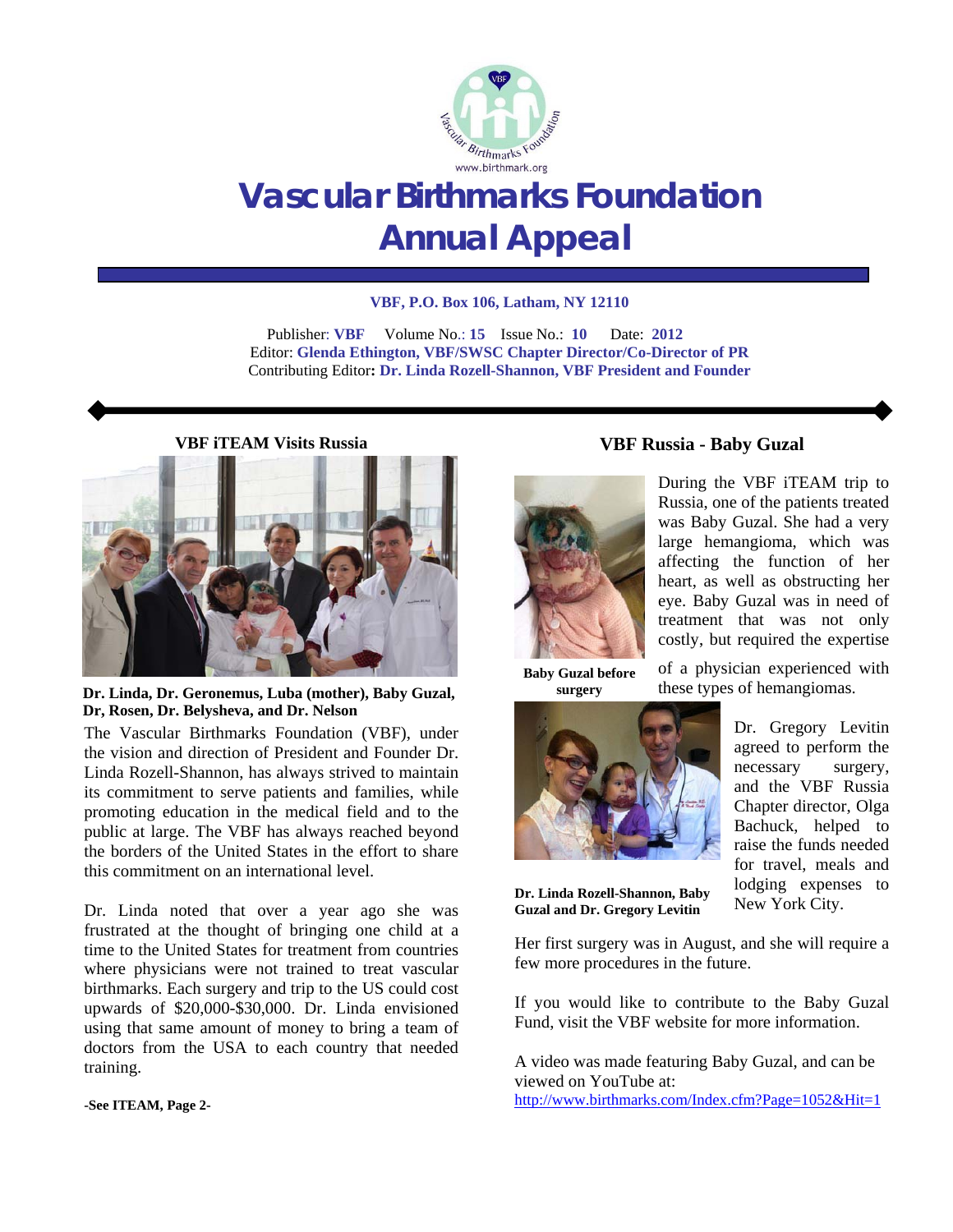#### **Letter from VBF President**

Dear Families and Friends:



**Dr. Linda Rozell-Shannon (pictured here with her daughter Christine)** 

birthmarks and tumors.

2012 was an amazing year for VBF. We celebrated our 18<sup>th</sup> year as the leading not for profit in the world that serves families affected by hemangiomas, port wine stains, malfor-

mations, Sturge-Weber Syndrome, Klippel Trenauanay Syndrome and other vascular

We brought our first international team of physicians to Moscow where we lectured for one full day and the physicians treated over 100 patients for free. This new program, called the VBF iTEAM will be traveling to India, China, Dubai, and Paraguay for a repeat performance. We are currently making plans to coordinate one international iTEAM trip every 9 months. All of our attending physicians are volunteers.

We continue to receive over 2 million hits each month on our websites and over 500 families are networked to an expert each month throughout all of our websites.

Our annual conference continues to be our core focus for both family and physician education. We work all year to raise the funds to pay for families to attend our conference. We pay for the lodging, meals, and even waive our conference and clinic fees for families who cannot afford to pay. We are the only birthmark organization that provides this service.

Remember, WE ARE MAKING A DIFFERENCE – and are proud to announce that VBF has reached the milestone of networking over 60,000 children and adults into medical treatment worldwide since 1994.

Dr. Linda Rozell-Shannon President/Founder

#### **ITEAM|From Page 1**

The VBF Experts would lecture for one full day, operate for free for one full day, and conduct a clinic.

In June of this year, her vision came to fruition, as she and a team of 6 physicians traveled to Moscow, Russia for VBF's first International Compassion Trip. Not only was this trip an historical event for VBF and for the joint relationship between USA and Russian physicians, but this trip also served to launch a routine vascular birthmarks clinic in Moscow.

A few years ago, VBF had established a chapter in Russia with the help of Olga Bachuck, who serves as Executive Director for VBF Russia. Olga was born with a facial port wine stain birthmark. Also assisting in this endeavor, was Dr. Tatyana Belysheva, the Medical Director of VBF Russia and the physician liaison between Moscow and the USA.

With the help of Dr. Belysheva, the VBF joined with the Pediatric Oncology and Hamematology Research Institute NN Blokhin Russian Cancer Research Center in Moscow to make this compassion trip a reality. The hospital was already conducting an annual conference on pediatric tumors and was willing to add the vascular birthmarks team to the agenda. The VBF Experts were more than happy to volunteer their time and services.VBF was also able to receive a grant for funding of travel expenses and the Research Institute in Moscow covered meals and lodging.

On June 7-8, the VBF International Team, referred to as the VBF iTEAM, gave presentations at the conference and performed free treatments to patients. The VBF iTEAM consisted of Dr. Linda Rozell-Shannon, Dr. Martin Mihm (VBF Research Director and Co-Medical Director), Dr. J. Stuart Nelson (VBF Co-Medical Director), Dr. Roy Geronemus, Dr. Gregory Levitin, Dr. Anton Hasso, and Dr. Robert Rosen.

As a result of this first international compassion trip, over 100 children and adults were treated for free. In addition, Dr. Linda is working with a team in Moscow to establish a free humanitarian clinic that will do free laser treatments every 6 weeks on a Saturday morning.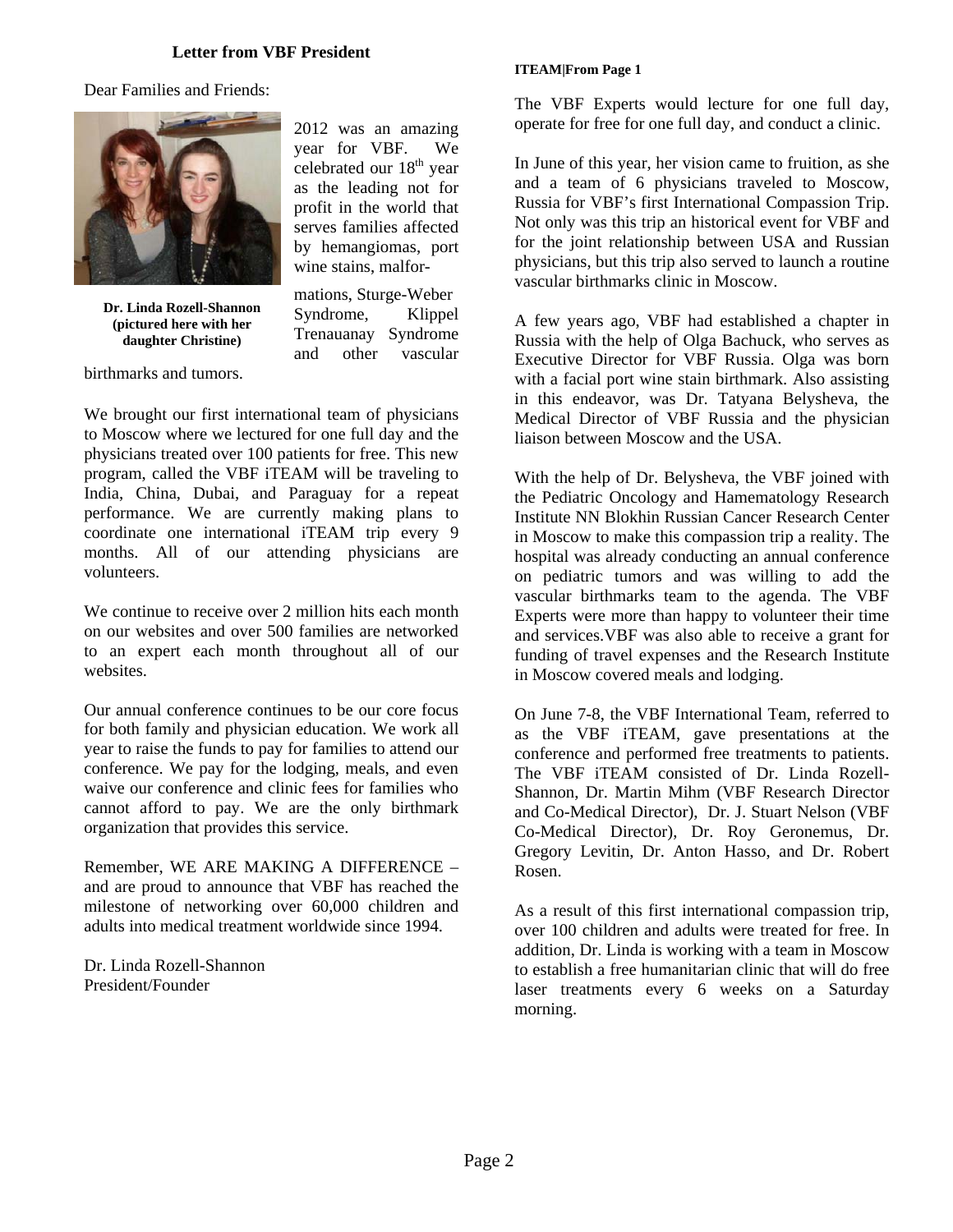

#### **VBF 9th Annual International Day of Awareness May 15, 2012**

### **Visit the VBF Day of Awareness website at: http://www.birthmark.org/awareness**

# **2012 VBF Day of Awareness Events**

- 2012 Annual Challenge Walk/Run for Birthmarks, Albany, NY – Dr. Linda Rozell-Shannon and Basia Joyce
- 2012 Olivia's Walk for Birthmarks, Tyler State Park, PA – Andria Gottsabend
- City Island, NY Fundraiser Fran Muscarella in honor of her granddaughter, Julia
- Pampered Chef Party Kyla Graziane
- 2012 Angel's Kiss Golf Classic Brian and Natalie Bolinger
- Isaac Family Fundraiser in honor of Annabelle

# **VBF Day of Awareness Join Me Pages**

- Mary Ann Springer
- Joan Marie Dimirco
- Annie Jacob
- Kara Stotler
- Andrea Lockwood
- Laurel McNall
- Shelley Delamarter
- Aneesa Waheed
- Sarla Naik
- Kyla Graziane
- Kari Buser
- Danielle Hagerman
- Rachel O'Neil
- Tara Kozak Lindsay

### **To Our VBF Day of Awareness Supporters**

Your participation in our awareness campaign and all your hard work is appreciated. We would like to include your event in our VBF Day of Awareness Calendar. Please be sure to register your event with VBF, and please send us any pictures or information regarding your event so that we may share your efforts to raise awareness for vascular birthmarks.

# **Make Plans to Join the 2013 VBF International Day of Awareness**

YOU CAN MAKE A DIFFERENCE! Help us raise awareness and desperately needed funds. It's simple, easy, and fun! Go to the VBF website and click on the link "Create Your Own JOIN ME Fundraiser Page" for full details on how to create your page and start raising funds for VBF.

We have created a template that will enable you to create your own person fundraising website page in just a few easy steps! Tell your personal story and how VBF has helped you. You can even include photos if you wish. Once your page is completed, email the link for your fundraising page to family, friends and coworkers.

You can create your personal JOIN ME page to coincide with a special fund raising event such as a VBF Day of Awareness garage sale, car wash, dinner, walk/run, or even just a friends and family appeal where you will raise money to Sponsor a Family and send them to our conference for free – just because of your effort !

Contact Basia Joyce with any questions at: basiajim99@nycap.rr.com. Please put "Join Me Page" in the subject line.



**City Island Benefit** 

The first annual City Island event to benefit the VBF was held in City Island, New York on October 13, 2012 at Lido's Restaurant. The benefit was organized by Fran Muscarella, in honor of her granddaughter, Julia who was born

**Julia at the City Island Benefit** 

with lymphatic and vascular malformations that required surgical intervention when she was only days old.

The event included a raffle with the first prize of an Apple 2 iPad, second prize of \$200, and a third prize of a Kindle.

The City Island Benefit for VBF raised over \$20,000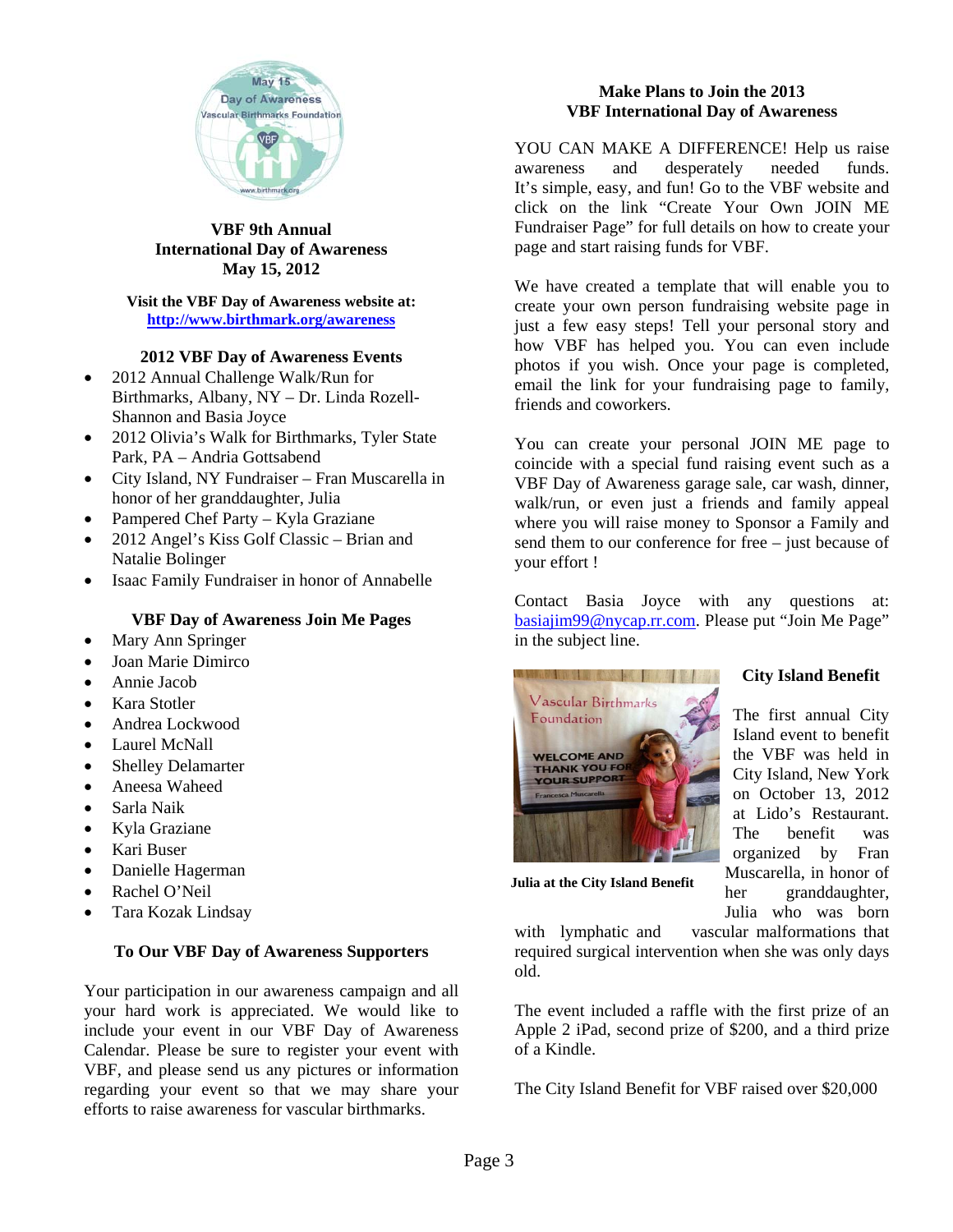### **VBF Anti-Bullying Program**



VBF is proud to announce its new anti-bullying program, Ask/Accept. The new program is lead by VBF Representative Jennie Legary. Jennie has port wine stain birthmark, and can readily identify with the many challenges that can accompany the stigma that society can place on individuals who are labeled as "different".

Jennie is now an accomplished vocalist, and serves as an exceptional role model for young children and adults. She has been a strong supporter of VBF, and an advocate for families and patients with vascular birthmarks.

Look for information on the Ask/Accept program on the VBF website.

### **Employer Giving Program**

Please consider the Vascular Birthmarks Foundation (VBF) for your Employee Giving Program at Work!

Many companies participate in an Employee Giving Program. You can typically choose from an organization in which to make a single donation or a bi-weekly or monthly donation. Some companies will even match a donation made to a particular charitable organization. This means that your donation to VBF could be increased by having us participate!

If your employer has an Employee Giving Program, please let us know what we need to do in order to become registered as an eligible entity or you may put your employer in contact with us by emailing Basia Joyce at basiajim99@nycap.rr.com. No worries, we will do all the work!

### **Dr. Martin C. Mihm, Jr. Vascular Birthmarks Foundation Scholarship Fund**

Dr. Linda Rozell-Shannon and the VBF has established the Dr. Martin C. Mihm, Jr. Annual Scholarship Program in which five \$1,000 scholarships will be awarded to college bound students who have a vascular birthmark.

The scholarship program will start January 1,  $2014$ . All recipients will be required to host an awareness event on their school campus or within their community. This event will raise awareness about vascular birthmarks and will also help raise funds needed to sustain the program. Applications for the 2014 scholarships will be available on the VBF website after September 1, 2013.

Dr. Mihm is the Co-Medical Director and Research Director for the VBF and is the leading vascular tumors Pathologist in the world.

# **Catalanotto Foundation Classic**

The Second Annual Frank Catalanotto Foundation Golf and Tennis Classic to raise awareness for vascular birthmarks, was held on August 20, 2012 at Cold Spring Country Club in Huntington, NY. The event included brunch, reception, and a dinner buffet. The event raised over \$30,000 for the VBF.

Former MLB star Frank Catalanotto and his wife Barbara became involved with the VBF following the birth of their daughter Morgan, in 1999. Megan developed a facial hemangioma, and while researching the condition, they discovered the Vascular Birthmarks Foundation. The VBF was able aid the family by providing support, information and treatment options for their daughter.

It was through their connection with the VBF that they decided to form the Frank Catalanotto Foundation, with the goal of raising money and awareness to help support the VBF. The Catalanottos also serve as honorary chairpersons for the VBF

### **2013 VBF Conference**

Register now for the 2013 VBF Conference, Saturday, October 12, 2013 in Irvine, CA. Conference Directors are Dr. J. Stuart Nelson and Dr. Martin Mihm, Jr., with sponsors Beckman Laser Institute and Syneron, Inc.

The conference takes place at Island Hotel in Newport Beach, and the clinic sessions at Beckman Laser Institute in Irvine.

For complete information regarding registration and conference itinerary, please visit the VBF website.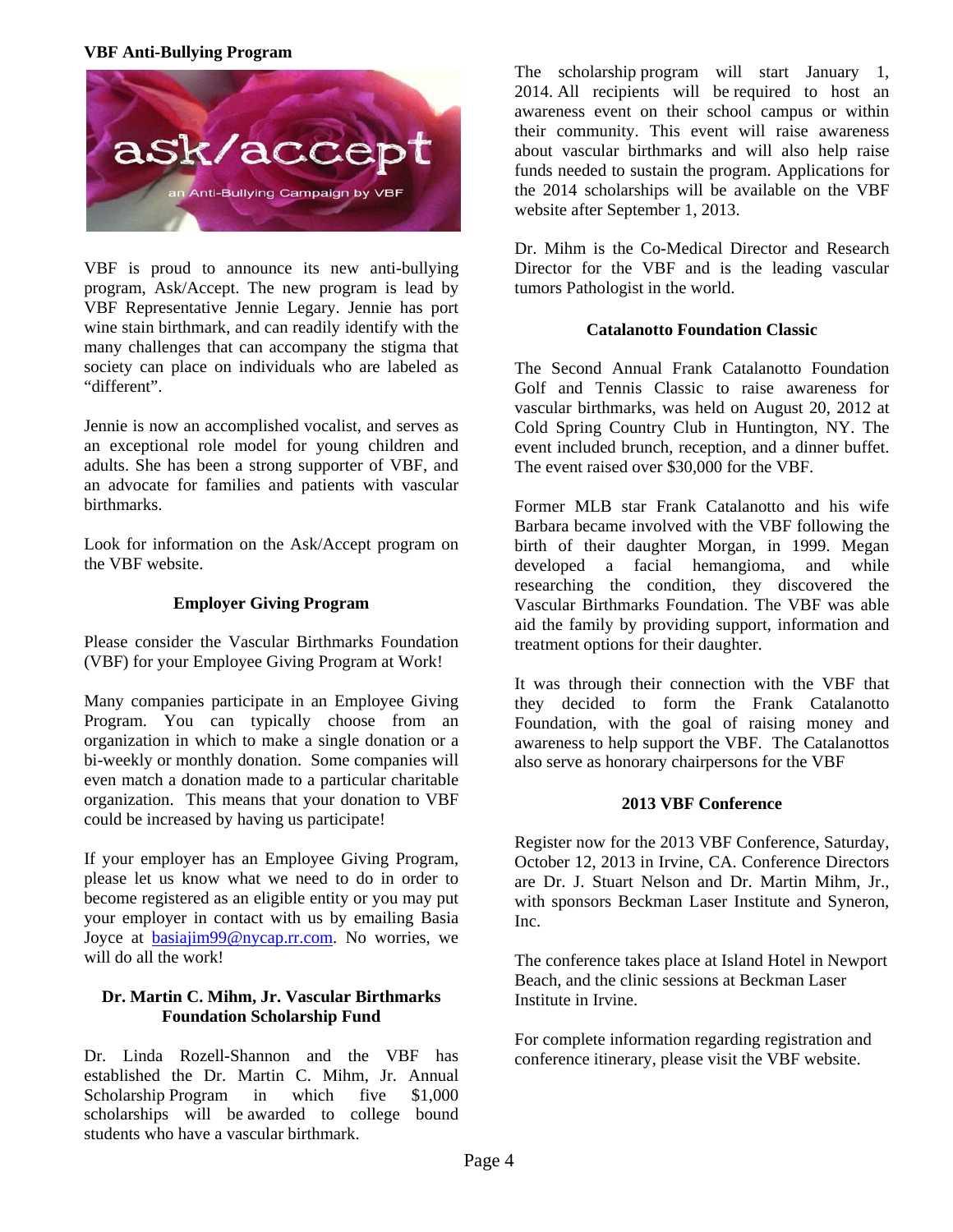#### **Buddy Joins the VBF Family**



VBF is officially taking over "Buddy Booby's Birthmark" book and website. The book, by mother and son authors Donna and Evan Ducker, has been a popular Day of Awareness event for schools and organizations worldwide.

Evan was born with a facial port wine birthmark, and was inspired to write a story when he was unable to find a book that addressed the issues facing children with birthmarks. He has a great interest in animals and chose the red-footed booby bird of the Galapagos Islands as the main character. With the help of his mother, Donna, they created a story that children and parents alike can relate to.

Thank you Evan and Donna, for such a wonderful gift: not only to VBF, but to all children with vascular birthmarks.

#### **4th Annual VBF Day of Awareness Walk/Run for Birthmarks Challenge**

The 4th Annual Challenge Walk/Run for Birthmarks took place on May 4, 2012 at the Crossings of Colonie in Loudonville, NY.



**Chase before and after treatment**

The 2012 Birthmark Champion was Chase Manny, a local boy whose parents sought help from VBF for his treatment.

The event included a 5k race, 1 mile walk

and a Kids Fun Run for children. Also included were a bouncy bounce, Tumbling Tykes, face painting, music by DJ KrazyKeith, food, and vascular birthmark "Experts" were on hand to answer questions for free about the diagnosis and treatment of hemangiomas and vascular malformations.

The 5k race course is a sanctioned course and certificates were presented to the standard race category winners, as well as a certificate to the largest "birthmark" team. The event raised over \$8,000 for VBF.

# **1st Annual VBF "Olivia's Walk for Birthmarks" Newtown, PA**

Olivia's walk for Birthmarks occurred on Saturday, May 19<sup>th</sup> at Tyler State Park in Newtown, PA. It was a huge success with well over two hundred walkers.



Event organizer and VBF Board member, Andria (Downey) Gottsabend organized this walk in honor

**Olivia before and after treatments** 

of her 4 year old daughter, Olivia who has a port wine stain and has had many laser treatments for her vascular birthmark. Olivia's walk brought in over \$14,000 for VBF!!! Congratulations, Andria and Olivia! Andria plans to make this a yearly event. The 2013 VBF Olivia's Walk for Birthmark will be held on May 18<sup>th</sup> at Tyler State Park.

#### **VBF NEEDS YOU! ! !**

Be the first in your state to coordinate a walk or run or combination walk/run to raise awareness about vascular birthmarks. By doing this, you will not only raise awareness, you will also help us raise the funds we need so that we can continue to help families affected by a vascular birthmark. We can't continue without your help.

It's simple and easy. We have even prepared a booklet that will instruct you every step of the way. Get your family and friends involved, or even your church, civic groups, and community. May is our Birthmark Awareness Month but you can do an even any time of the year. Our goal is to have a walk and/or run in every state. Sign up today by emailing Basia at basiajim99@nycap.rr.com.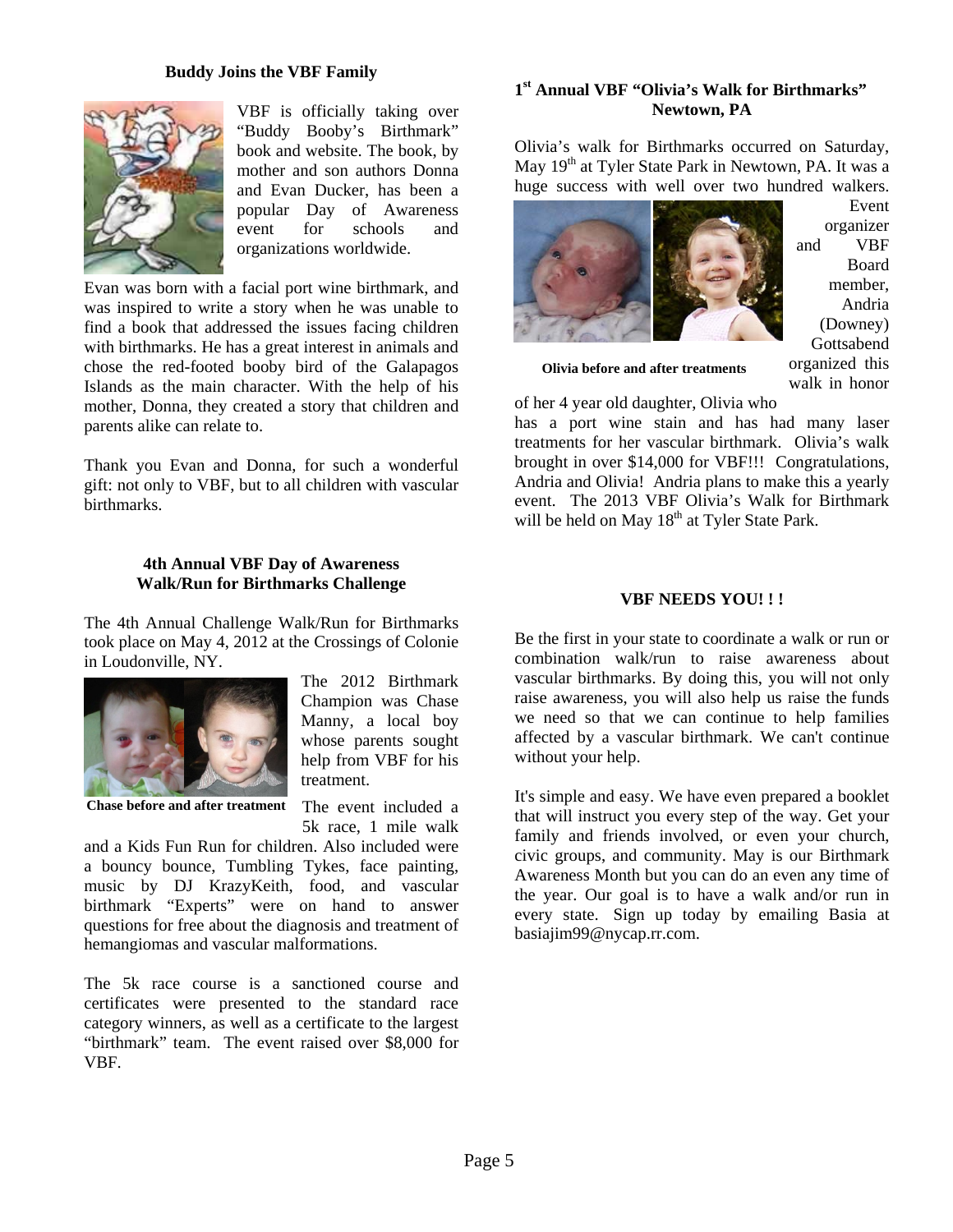#### **VASCULAR BIRTHMARKS FOUNDATION, INC STATEMENTS OF FINANCIAL POSITION DECEMBER 31, 2011 AND 2010**

# **ASSETS**

|                                    | 2011      | 2010      |
|------------------------------------|-----------|-----------|
| <b>Current Assets</b>              |           |           |
| Cash and cash equivalents          |           |           |
|                                    | \$184,121 | \$147,270 |
|                                    |           |           |
| <b>Fixed Assets</b>                |           |           |
| Property, Plant and Equipment, Net |           |           |
|                                    | 1.093     | 1,777     |

 --------- --------- \$185,214 \$149,047

# **LIABILITIES AND NET ASSETS**

======= =======

### **Current Liabilities**

| Accounts Payable & Accrued Expenses |           |           |
|-------------------------------------|-----------|-----------|
|                                     | \$155     | \$1,073   |
|                                     |           |           |
| <b>Net Assets</b>                   |           |           |
| Unrestricted                        | 180,059   | 142,974   |
| <b>Temporarily Restricted</b>       | 5,000     | 5,000     |
|                                     |           |           |
| <b>Total Net Assets</b>             | 185,059   | 147,974   |
|                                     |           |           |
|                                     | \$185,214 | \$149,047 |
|                                     |           |           |

#### **2012 VBF Conference**



**Dr. Linda, Jill Quinn (2012 Service Award Recipient) Dr. Robert Rosen** 

Lenox Hill Hospital was the venue for the 2012 Vascular Birthmarks Conference in New York City. The event was held on November 10 with Dr. Roy Geronemus, Dr. Gregory Levitin and Dr.

Robert Rosen as Co-Directors. Sponsors for the conference were

Syneron, Cynosure, Ethicon, Cutera, and Lenox Hill Hospital.

The Medical Director for VBF Russia, Dr. Tatyana Belysheva, and the Director of VBF Russia, Olga Bachuck, attended. The VBF Chapter had recently hosted a conference in Moscow, Russia.

Dr. Kamiab Delfanian was named VBF 2012 Physician of the Year. Service Awards were presented to Cindy Cucaz, Leslie Graff, and Jill Quinn. The VBF Coco Award was presented to Fran Muscarella in honor of her granddaughter, Julia Mc Grath.

For the first time, VBF was able to offer patients at the Clinic Sessions free laser treatment, made possible by the doctors who volunteer their time and skills to assist VBF. We would like to thank all the doctors for their dedication to the patients and families.

In addition to the conference presentations on a variety of birthmark related issues and the Clinic Sessions, Special Sessions were also offered for Insurance, Makeup, Dental Exam, and Support Group Discussions.



**Left: Dr. Linda, Fran Muscarella (2012 VBF CoCo Award Fundraising Recipient), Dr. Gregory Levitin)** 

**Right: Children in daycare with puppeteer**

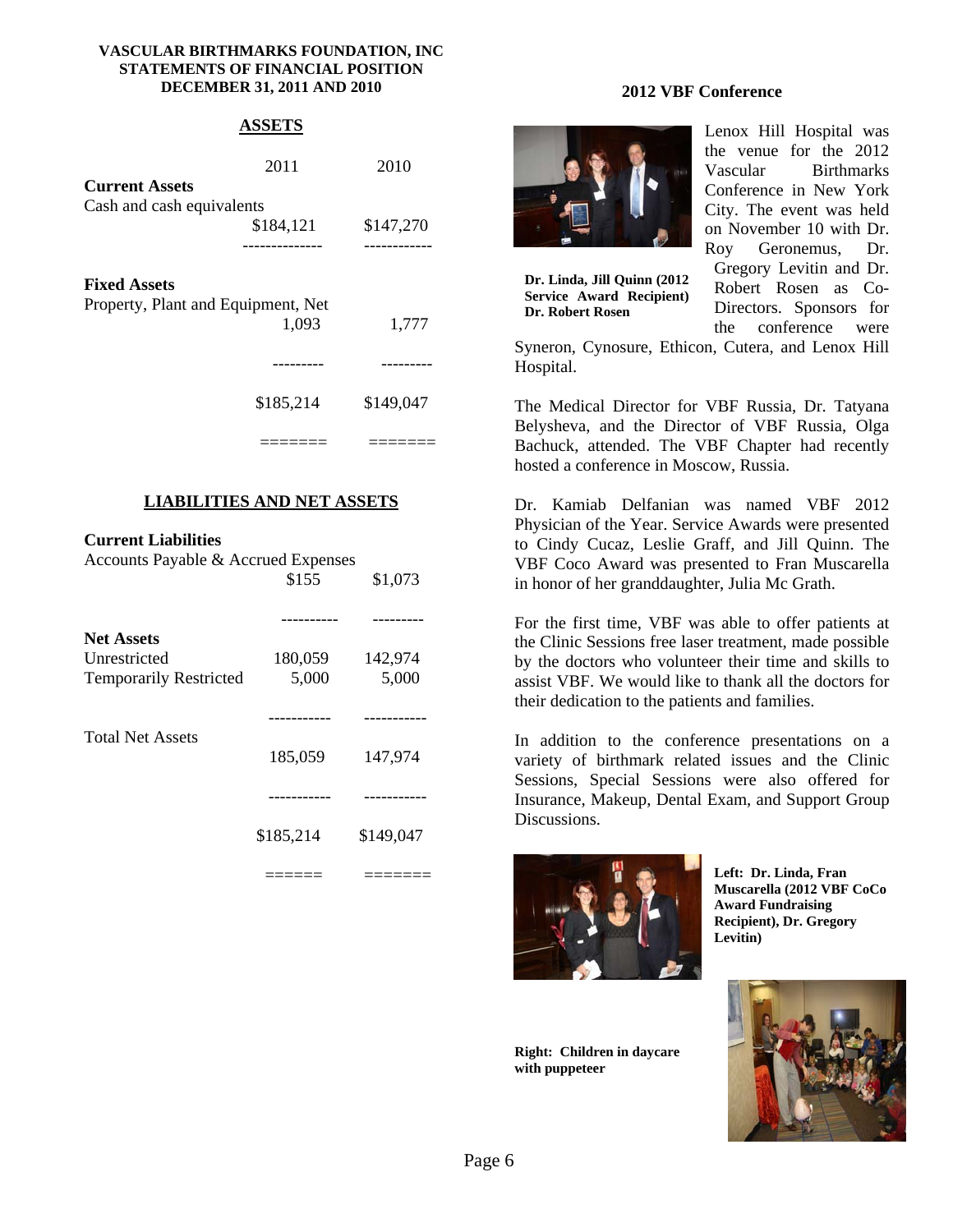|                                                                                                                        | I would like to host the following VBF Fundraiser (Check all that apply and fill in contact information below):                                                                                                                                          |
|------------------------------------------------------------------------------------------------------------------------|----------------------------------------------------------------------------------------------------------------------------------------------------------------------------------------------------------------------------------------------------------|
|                                                                                                                        | Awareness Day<br>Cher Fundraiser Chernal Europe<br>Fundraiser type<br>Europe<br>Chernal Europe<br>Chernal Europe<br>Chernal Europe<br>Chernal Europe<br>Chernal Europe<br>Chernal Europe<br>Chernal Europe<br>Chernal Europe<br>Chernal Europe<br>Cherna |
|                                                                                                                        |                                                                                                                                                                                                                                                          |
| ~DONATION – Make Your Annual Tax Deductible Donation~                                                                  |                                                                                                                                                                                                                                                          |
|                                                                                                                        |                                                                                                                                                                                                                                                          |
| *Please fill in contact information below                                                                              |                                                                                                                                                                                                                                                          |
| I would like to make the following donation to:<br>Vascular Birthmarks Foundation (VBF US)                             |                                                                                                                                                                                                                                                          |
| <b>VBF</b> International Chapter                                                                                       |                                                                                                                                                                                                                                                          |
|                                                                                                                        |                                                                                                                                                                                                                                                          |
| _____Sponsor a Family                                                                                                  |                                                                                                                                                                                                                                                          |
| In Memory or Honor of your Loved One: ________                                                                         |                                                                                                                                                                                                                                                          |
|                                                                                                                        |                                                                                                                                                                                                                                                          |
|                                                                                                                        |                                                                                                                                                                                                                                                          |
| <b>Return this form to:</b><br>VBF/Fund, P.O. Box 106, Latham, NY 12110                                                |                                                                                                                                                                                                                                                          |
|                                                                                                                        |                                                                                                                                                                                                                                                          |
| *Contact Information                                                                                                   |                                                                                                                                                                                                                                                          |
|                                                                                                                        |                                                                                                                                                                                                                                                          |
|                                                                                                                        |                                                                                                                                                                                                                                                          |
| Fill out form where applicable:                                                                                        |                                                                                                                                                                                                                                                          |
|                                                                                                                        |                                                                                                                                                                                                                                                          |
|                                                                                                                        |                                                                                                                                                                                                                                                          |
|                                                                                                                        |                                                                                                                                                                                                                                                          |
|                                                                                                                        |                                                                                                                                                                                                                                                          |
|                                                                                                                        | <u> 2000 - Jan James James Barnett (f. 1980)</u>                                                                                                                                                                                                         |
|                                                                                                                        |                                                                                                                                                                                                                                                          |
| Number of Students or classes participating: __________                                                                |                                                                                                                                                                                                                                                          |
|                                                                                                                        |                                                                                                                                                                                                                                                          |
| SHOP VBF - for VBF merchandise and Day of Awareness fundraiser aids<br>Shop our website: https://birthmark.org/secure/ |                                                                                                                                                                                                                                                          |
|                                                                                                                        |                                                                                                                                                                                                                                                          |
|                                                                                                                        |                                                                                                                                                                                                                                                          |
|                                                                                                                        | VBF is a fully approved not-for-profit. Federal Tax ID 16-1515227                                                                                                                                                                                        |
|                                                                                                                        |                                                                                                                                                                                                                                                          |
|                                                                                                                        |                                                                                                                                                                                                                                                          |
|                                                                                                                        |                                                                                                                                                                                                                                                          |